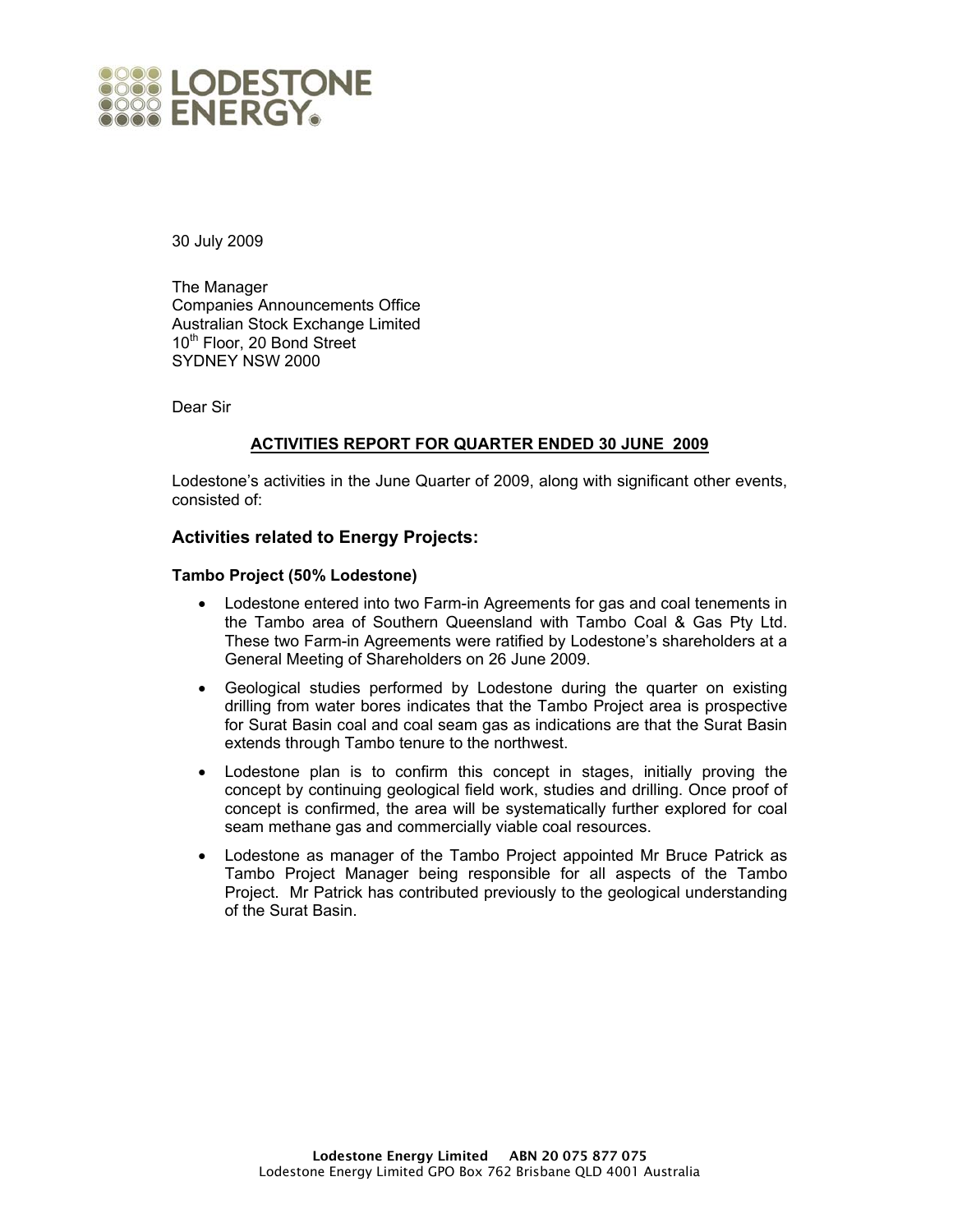#### **Tambo Coal Seam Gas (CSG) Project (50% Lodestone)**

- EPP 1020 has now been granted by DME to Tambo and has therefore transformed into ATP 1020, which overlies a number of the Tambo coal EPCAs thereby both simplifying the tenure arrangements and allowing for a common exploration approach, particularly in respect of property owners and the required cultural and environmental clearances.
- The planned exploration for Tambo has been based on early exploration of the ATP1020 and will part be aimed at proving that the Surat Basin exists throughout the area and adjacent EPC's.

# **Tambo Coal Project (50% Lodestone)**

- The second Farm-in Agreement relates to seven coal EPCAs (1414, 1415, 1417, 1418, 1481, 1482 and 1484). These are relatively large EPC application areas, six of them being 300 sub-blocks.
- Lodestone and Tambo Coal & Gas Pty Ltd also applied for an additional nineteen EPCAs on a 50:50 basis so the total Tambo project area applied for is very large. The areas are shown in Table 1.

| <b>Permit Number</b>     | Applicant(s)           | <b>Description</b>                | <b>Subblocks</b> |
|--------------------------|------------------------|-----------------------------------|------------------|
| <b>TAMBO PROJECT</b>     |                        |                                   |                  |
| <b>EPC 1414</b>          | <b>TAMBO</b>           | <b>MARANOA</b>                    | 300              |
| <b>EPC 1415</b>          | <b>TAMBO</b>           | <b>WARREGO</b>                    | 300              |
| <b>EPC 1417</b>          | <b>TAMBO</b>           | <b>TAMBO EAST 1</b>               | 300              |
| <b>EPC 1418</b>          | <b>TAMBO</b>           | <b>TAMBO EAST 2</b>               | 300              |
| <b>EPC 1481</b>          | <b>TAMBO</b>           | <b>AUGATHELLA EAST 1</b>          | 300              |
| <b>EPC 1482</b>          | <b>TAMBO</b>           | <b>AUGATHELLA EAST 2</b>          | 300              |
| <b>EPC 1484</b>          | <b>TAMBO</b>           | <b>AUGATHELLA NORTH EAST</b>      | 300              |
| <b>EPC 1621</b>          | <b>TAMBO &amp; LOD</b> | <b>TAMBO SOUTH EAST GAP</b>       | $\overline{75}$  |
| EPC 1622                 | <b>TAMBO &amp; LOD</b> | ALPHA SOUTH WEST 1                | 300              |
| EPC 1623                 | <b>TAMBO &amp; LOD</b> | <b>BYMOUNT WEST</b>               | 300              |
| <b>EPC 1624</b>          | <b>TAMBO &amp; LOD</b> | <b>MORVEN NORTH EAST</b>          | 300              |
| EPC 1625                 | <b>TAMBO &amp; LOD</b> | ALPHA SOUTH WEST 2                | 300              |
| <b>EPC 1632</b>          | TAMBO & LOD            | TAMBO                             | 300              |
| EPC 1633                 | <b>TAMBO &amp; LOD</b> | <b>AUGATHELLA SOUTH EAST 1</b>    | 162              |
| <b>EPC 1644</b>          | <b>TAMBO &amp; LOD</b> | <b>AUGATHELLA SOUTH EAST 2</b>    | 125              |
| EPC 1697                 | <b>TAMBO &amp; LOD</b> | <b>ALPHA RAIL</b>                 | 157              |
| <b>EPC 1719</b>          | <b>TAMBO &amp; LOD</b> | <b>BARCOO RIVER BLACKALL RAIL</b> | 475              |
| <b>EPC 1776</b>          | <b>TAMBO &amp; LOD</b> | <b>UPPER SURAT EAST 1</b>         | 300              |
| <b>EPC 1777</b>          | <b>TAMBO &amp; LOD</b> | <b>UPPER SURAT EAST 2</b>         | 247              |
| <b>EPC 1784</b>          | <b>TAMBO &amp; LOD</b> | <b>WAROONGA</b>                   | 300              |
| <b>EPC 1786</b>          | TAMBO & LOD            | <b>DUBYDILLA</b>                  | 284              |
| <b>EPC 1788</b>          | TAMBO & LOD            | <b>MUCKADILLA NORTH</b>           | 300              |
| <b>EPC 1789</b>          | <b>TAMBO &amp; LOD</b> | <b>MUCKADILLA NORTH EAST</b>      | 300              |
| <b>EPC 1794</b>          | <b>TAMBO &amp; LOD</b> | <b>MORVEN NORTH</b>               | 299              |
| <b>EPC 1795</b>          | <b>TAMBO &amp; LOD</b> | <b>ROMA NORTH WEST</b>            | 300              |
| <b>EPC 1800</b>          | <b>TAMBO &amp; LOD</b> | <b>MARANOA RIVER PROJECT</b>      | 50               |
|                          |                        |                                   | 6974             |
| <b>Tambo Gas Project</b> |                        |                                   |                  |
| ATP 1020                 | <b>TAMBO</b>           | <b>TAMBO GAS PERMIT</b>           | 2150             |

#### **Table 1 Tambo Project Tenure**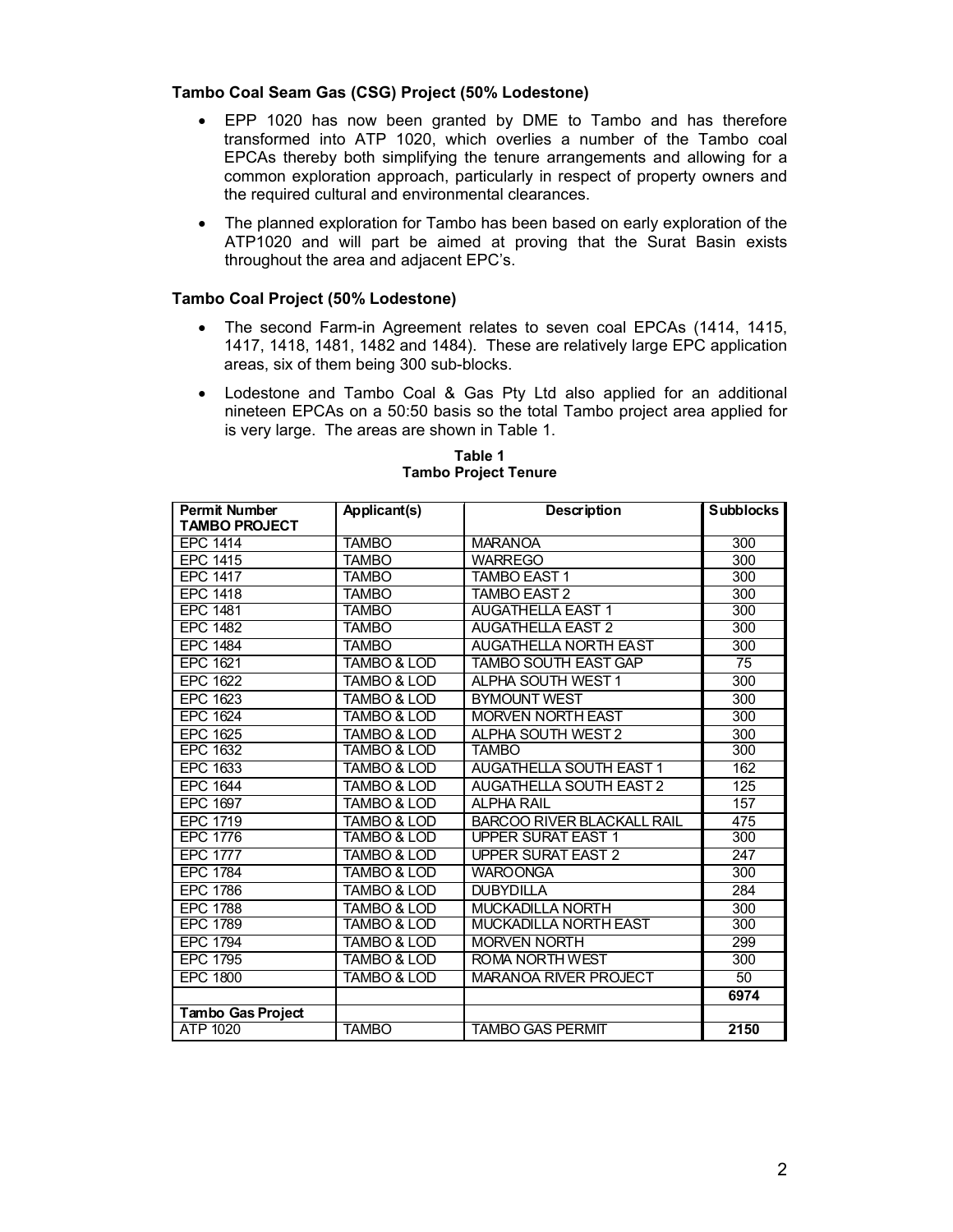#### **Moreton Energy Project (50% Lodestone)**

Lodestone has an agreement to earn 50% equity in the Moreton Energy Project, which now consists of four thermal coal tenements in the Beaudesert District, near Brisbane. Exploration programs for each of the EPC's are now well advanced, with drilling planned to commence in August 2009.

## **Activities related to Lodestone's Mount Morgan, Limestone Creek, and Eastern Botswana Projects:**

#### **Mount Morgan Project**

This project is centred on the historic gold mining town of the same name, and is situated 50 kilometres southwest of Rockhampton, Queensland. Lodestone is exploring for gold and copper – molybdenum orebodies. The company invites farm-in proposals to fund drilling of several deep geophysical and conceptual targets.

#### **Limestone Creek Project (100% Lodestone)**

This project is situated 130 kilometres north of the Chillagoe township in North Queensland. The structural and lithological setting of this project is similar to the Mungana and Red Dome gold-copper deposits near Chillagoe. Lodestone invites farm-in proposals for this project.

# **Botswana Project**

The Eastern Botswana Project has been sold for a nominal consideration to First Mining Limited.

# **Funding**

During the period \$5 million dollars was raised to fund Lodestone' proposed exploration programs by way of placements and sale of royalty as previously announced

# **Re-Naming To Lodestone Energy Limited**

At the General Meeting of Shareholders on 26 June 2009 it was agreed that the company's name be changed to lodestone Energy Limited so as to more accurately reflect the objectives and plans of the company.